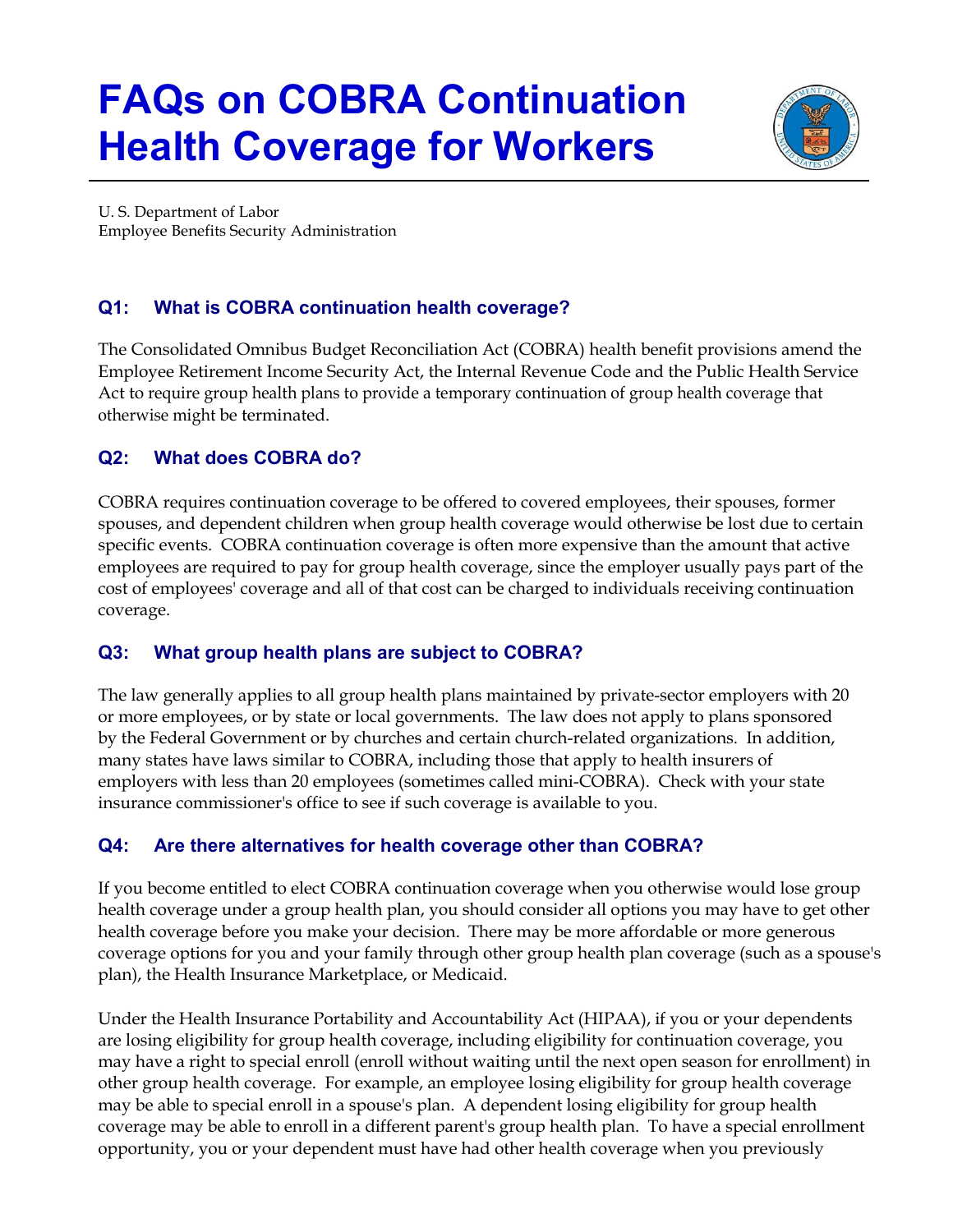declined coverage in the plan in which you now want to enroll. You must request special enrollment within 30 days from the loss of your job-based coverage.

Losing your job-based coverage is also a special enrollment event in the Health Insurance Marketplace (Marketplace). The Marketplace offers "one-stop shopping" to find and compare private health insurance options. In the Marketplace, you could be eligible for a tax credit that lowers your monthly premiums and cost-sharing reductions (amounts that lower your out-ofpocket costs for deductibles, coinsurance and copayments), and you can see what your premium, deductibles, and out-of-pocket costs will be before you make a decision to enroll.

Eligibility for COBRA continuation coverage won't limit your eligibility for Marketplace coverage or for a tax credit. You can apply for Marketplace coverage at **[HealthCare.gov](https://www.healthcare.gov/)** or by calling 1-800-318- 2596 (TTY 1-855-889-4325). To qualify for special enrollment in a Marketplace plan, you must select a plan within 60 days before or 60 days after losing your job-based coverage. In addition, during an open enrollment period, anyone can enroll in Marketplace coverage. If you need health coverage in the time between losing your job-based coverage and beginning coverage through the Marketplace (for example, if you or a family member needs medical care), you may wish to elect COBRA coverage from your former employer's plan. COBRA continuation coverage will ensure you have health coverage until the coverage through your Marketplace plan begins.

Through the Marketplace you can also learn if you qualify for free or low-cost coverage from Medicaid or the Children's Health Insurance Program (CHIP). You can apply for and enroll in Medicaid or CHIP any time of year. If you qualify, your coverage begins immediately. Visit **[HealthCare.gov](https://HealthCare.gov)** or call 1-800-318-2596 (TTY 1-855-889-4325) for more information or to apply for these programs. You can also apply for Medicaid by contacting your state Medicaid office and learn more about the CHIP program in your state by calling 1-877-KIDS-NOW (543-7669) or visiting **[insurekidsnow.gov](https://insurekidsnow.gov)**.

If you or your dependent elects COBRA continuation coverage, you will have another opportunity to request special enrollment in a group health plan or a Marketplace plan if you have a new special enrollment event, such as marriage, the birth of a child, or if you exhaust your continuation coverage. To exhaust COBRA continuation coverage, you or your dependent must receive the maximum period of continuation coverage available without early termination. Keep in mind if you choose to terminate your COBRA continuation coverage early with no special enrollment opportunity at that time, you generally will have to wait to enroll in other coverage until the next open enrollment period for the new group health plan or the Marketplace.

## **Q5: Who is entitled to continuation coverage under COBRA?**

In order to be entitled to elect COBRA continuation coverage, your group health plan must be **covered**  by COBRA; a qualifying event must occur; and you must be a **qualified beneficiary** for that event.

**Plan Coverage -** COBRA covers group health plans sponsored by an employer (private-sector or state/local government) that employed at least 20 employees on more than 50 percent of its typical business days in the previous calendar year. Both full- and part-time employees are counted to determine whether a plan is subject to COBRA. Each part-time employee counts as a fraction of a fulltime employee, with the fraction equal to the number of hours that the part-time employee worked divided by the hours an employee must work to be considered full time.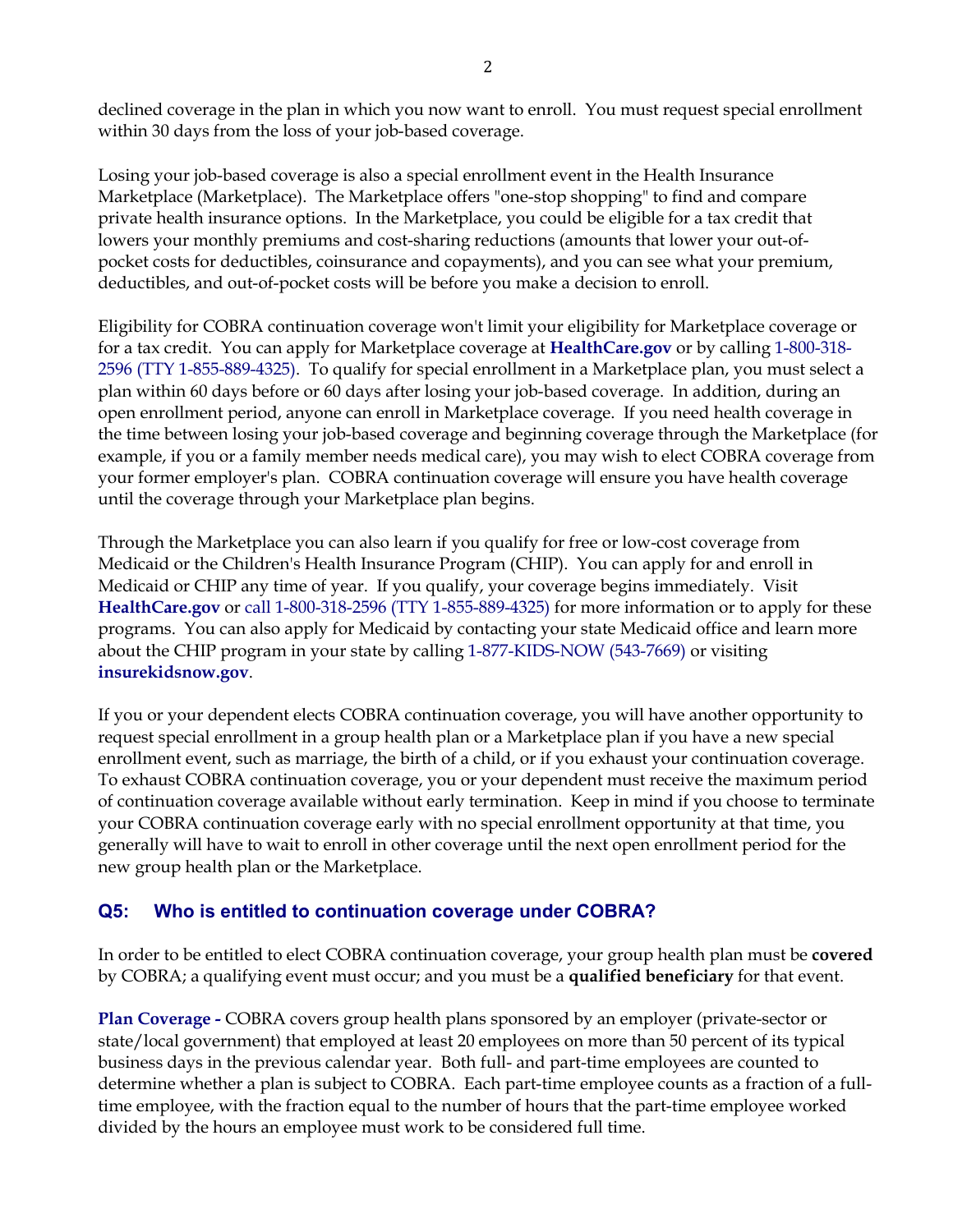**Qualifying Events -** Qualifying events are events that cause an individual to lose his or her group health coverage. The type of qualifying event determines who the qualified beneficiaries are for that event and the period of time that a plan must offer continuation coverage. COBRA establishes only the minimum requirements for continuation coverage. A plan may always choose to provide longer periods of continuation coverage.

The following are qualifying events for covered employees if they cause the covered employee to lose coverage:

- **Termination of the employee's employment for any reason other than gross misconduct; or**
- Reduction in the number of hours of employment.

The following are qualifying events for the spouse and dependent child of a covered employee if they cause the spouse or dependent child to lose coverage:

- Termination of the covered employee's employment for any reason other than gross misconduct;
- Reduction in the hours worked by the covered employee;
- **Covered employee becomes entitled to Medicare;**
- Divorce or legal separation of the spouse from the covered employee; or
- Death of the covered employee.

In addition to the above, the following is a qualifying event for a dependent child of a covered employee if it causes the child to lose coverage:

**Loss of dependent child status under the plan rules. Under the Affordable Care Act, plans that** offer coverage to children on their parents' plan must make the coverage available until the adult child reaches the age of 26.

**Qualified Beneficiaries -** A qualified beneficiary is an individual covered by a group health plan on the day before a qualifying event occurred that caused him or her to lose coverage. Only certain individuals can become qualified beneficiaries due to a qualifying event, and the type of qualifying event determines who can become a qualified beneficiary when it happens. A qualified beneficiary must be a covered employee, the employee's spouse or former spouse, or the employee's dependent child. In certain cases involving the bankruptcy of the employer sponsoring the plan, a retired employee, the retired employee's spouse or former spouse, and the retired employee's dependent children may be qualified beneficiaries. In addition, any child born to or placed for adoption with a covered employee during a period of continuation coverage is automatically considered a qualified beneficiary. An employer's agents, independent contractors, and directors who participate in the group health plan may also be qualified beneficiaries.

## **Q6: How do I become eligible for COBRA continuation coverage?**

To be eligible for COBRA coverage, you must have been enrolled in your employer's health plan when you worked and the health plan must continue to be in effect for active employees. COBRA continuation coverage is available upon the occurrence of a qualifying event that would, except for the COBRA continuation coverage, cause an individual to lose his or her health care coverage.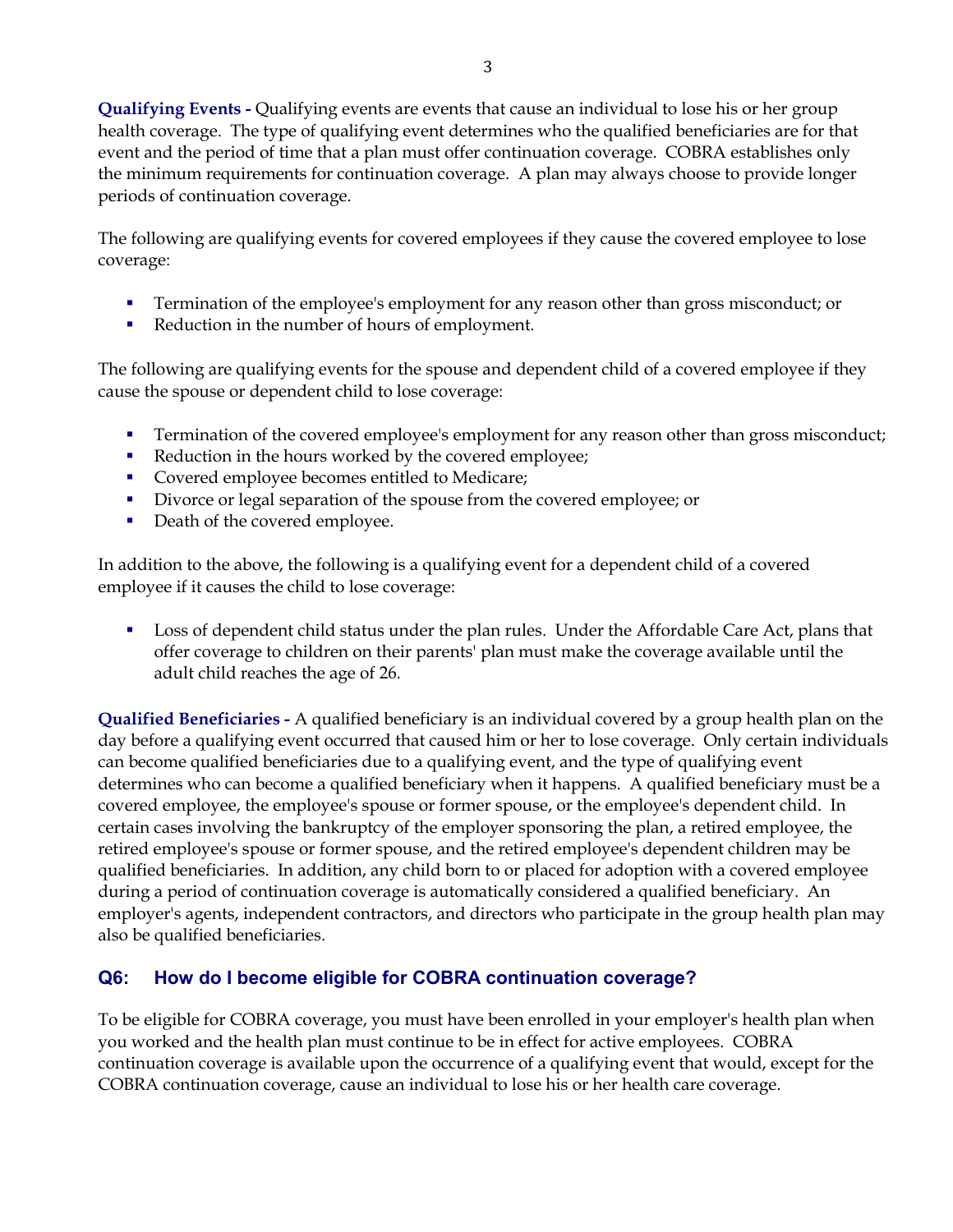### **Q7: How do I find out about COBRA coverage?**

Group health plans must provide covered employees and their families with certain notices explaining their COBRA rights. Your COBRA rights must be described in the plan's Summary Plan Description (SPD), which you should receive within 90 days after you first become a participant in the plan. In addition, group health plans must give each employee and spouse who becomes covered under the plan a general notice describing COBRA rights, also provided within the first 90 days of coverage.

Before a group health plan must offer continuation coverage, a qualifying event must occur, and the plan must be notified of the qualifying event. Who must give notice of the qualifying event depends on the type of qualifying event.

The employer must notify the plan if the qualifying event is the covered employee's termination or reduction of hours of employment, death, entitlement to Medicare, or bankruptcy of a private-sector employer. The employer must notify the plan within 30 days of the event.

You (the covered employee or one of the qualified beneficiaries) must notify the plan if the qualifying event is divorce, legal separation, or a child's loss of dependent status under the plan. The plan must have procedures for how to give notice of the qualifying event, and the procedures should be described in both the general notice and the plan's SPD. The plan can set a time limit for providing this notice, but it cannot be shorter than 60 days, starting from the latest of: (1) the date on which the qualifying event occurs; (2) the date on which you lose (or would lose) coverage under the plan due to the qualifying event; or (3) the date on which you are informed, through the furnishing of either the SPD or the COBRA general notice, of the responsibility to notify the plan and procedures for doing so.

If your plan does not have reasonable procedures for how to give notice of a qualifying event, you can give notice by contacting the person or unit that handles your employer's employee benefits matters. If your plan is a multiemployer plan, notice can also be given to the joint board of trustees, and, if the plan is administered by an insurance company (or the benefits are provided through insurance), notice can be given to the insurance company.

When the plan receives a notice of a qualifying event, it must give the qualified beneficiaries an election notice which describes their rights to continuation coverage and how to make an election. This notice must be provided within 14 days after the plan receives notice of the qualifying event.

## **Q8: How long do I have to elect COBRA coverage?**

If you are entitled to elect COBRA coverage, you must be given an election period of at least 60 days (starting on the later of the date you are furnished the election notice or the date you would lose coverage) to choose whether or not to elect continuation coverage.

Each of the qualified beneficiaries for a qualifying event may independently elect COBRA coverage. This means that if both you and your spouse are entitled to elect continuation coverage, you each may decide separately whether to do so. The covered employee or spouse must be allowed to elect on behalf of any dependent children or on behalf of all of the qualified beneficiaries. A parent or legal guardian may elect on behalf of a minor child.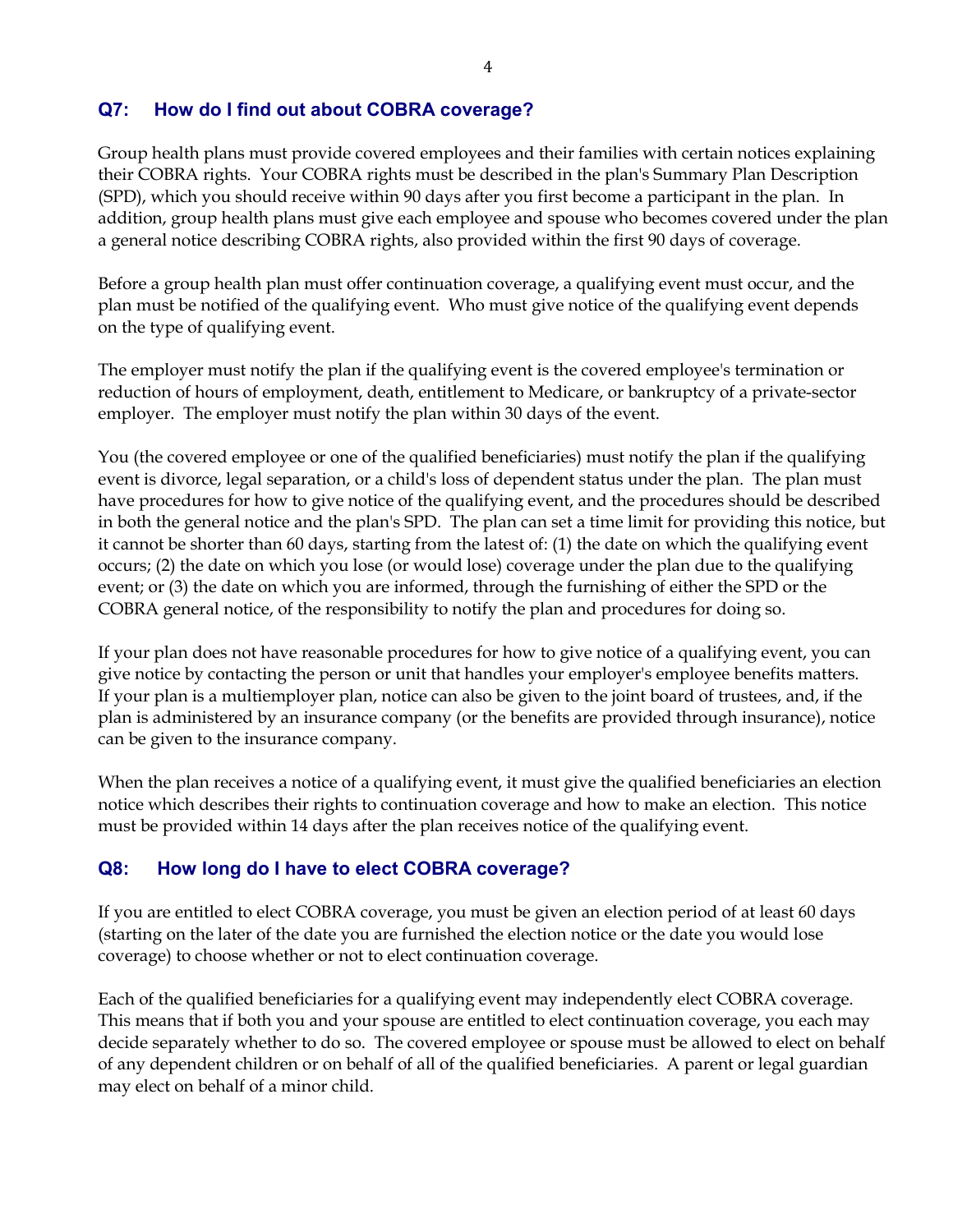#### **Q9: If I waive COBRA coverage during the election period, can I still get coverage at a later date?**

If you waive COBRA coverage during the election period, you must be permitted later to revoke your waiver of coverage and to elect continuation coverage as long as you do so during the election period. Then, the plan need only provide continuation coverage beginning on the date you revoke the waiver.

In addition, certain Trade Adjustment Assistance (TAA) Program participants have a second opportunity to elect COBRA continuation coverage. Individuals who are eligible and receive Trade Readjustment Allowances (TRA), individuals who would be eligible to receive TRA, but have not yet exhausted their unemployment insurance (UI) benefits, and individuals receiving benefits under Alternative Trade Adjustment Assistance (ATAA) or Reemployment Trade Adjustment Assistance (RTAA), and who did not elect COBRA during the general election period, may get a second election period. This additional, second election period is measured 60 days from the first day of the month in which an individual is determined eligible for the TAA benefits listed above and receives such benefit. For example, if an individual's general election period runs out and he or she is determined eligible for TRA (or would be eligible for TRA but have not exhausted UI benefits) or begin to receive ATAA or RTAA benefits 61 days after separating from employment, at the beginning of the month, he or she would have approximately 60 more days to elect COBRA. However, if this same individual does not meet the eligibility criteria until the end of the month, the 60 days are still measured from the first of the month, in effect giving the individual about 30 days. Additionally, a COBRA election must be made not later than 6 months after the date of the TAA-related loss of coverage. COBRA coverage chosen during the second election period typically begins on the first day of that period. More information about the Trade Act is available at **[doleta.gov/tradeact/](https://doleta.gov/tradeact)**.

#### **Q10: Under COBRA, what benefits must be covered?**

If you elect continuation coverage, the coverage you are given must be identical to the coverage currently available under the plan to similarly situated active employees and their families (generally, this is the same coverage that you had immediately before the qualifying event). You will also be entitled, while receiving continuation coverage, to the same benefits, choices, and services that a similarly situated participant or beneficiary is currently receiving under the plan, such as the right during open enrollment season to choose among available coverage options. You will also be subject to the same rules and limits that would apply to a similarly situated participant or beneficiary, such as copayment requirements, deductibles, and coverage limits. The plan's rules for filing benefit claims and appealing any claims denials also apply.

Any change made to the plan's terms that apply to similarly situated active employees and their families will also apply to qualified beneficiaries receiving COBRA continuation coverage. If a child is born to or adopted by a covered employee during a period of continuation coverage, the child is automatically considered to be a qualified beneficiary receiving continuation coverage. You should consult your plan for the rules that apply for adding your child to continuation coverage under those circumstances.

#### **Q11: How long does COBRA coverage last?**

COBRA requires that continuation coverage extend from the date of the qualifying event for a limited period of 18 or 36 months. The length of time depends on the type of qualifying event that gave rise to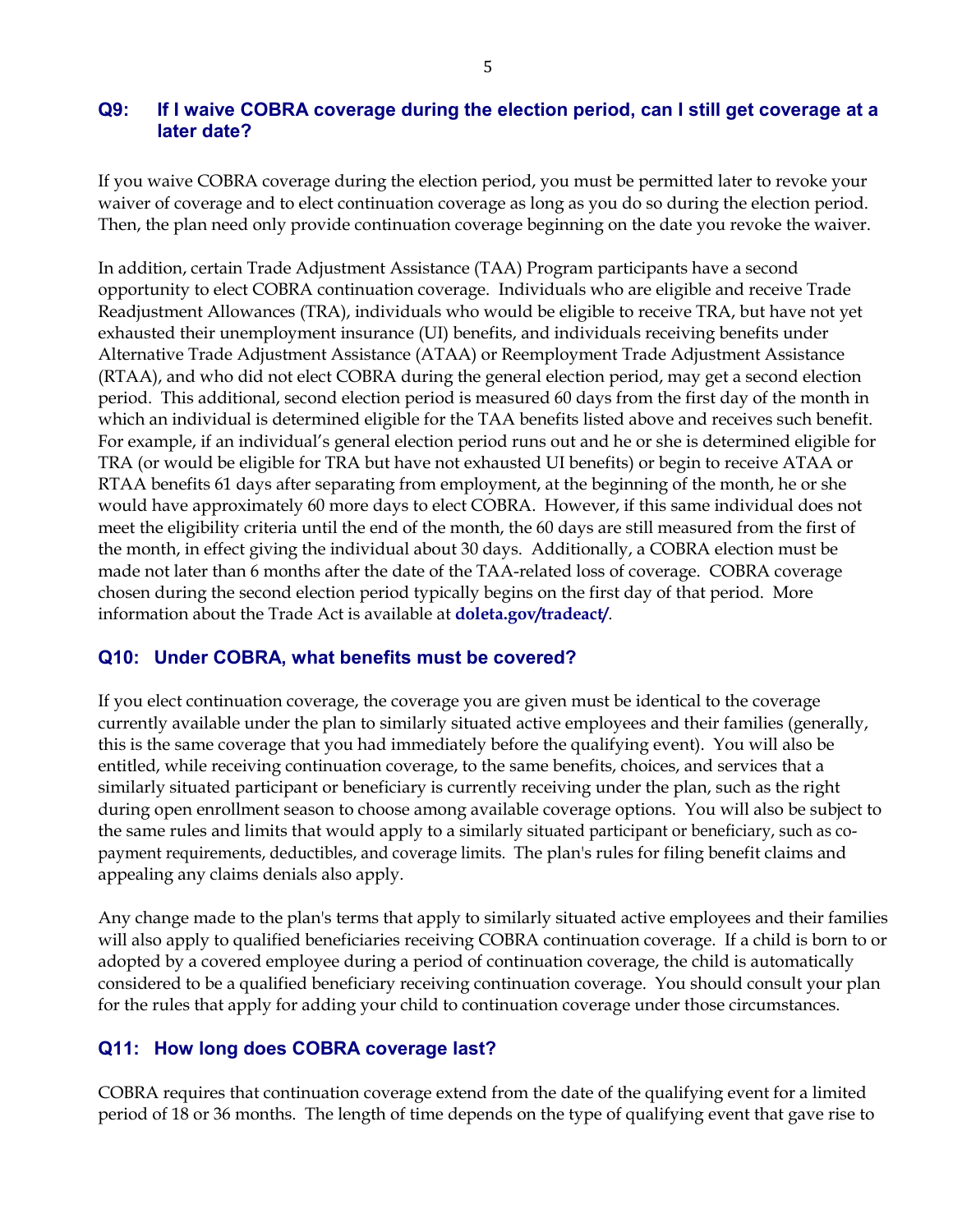the COBRA rights. A plan, however, may provide longer periods of coverage beyond the maximum period required by law.

When the qualifying event is the covered employee's termination of employment or reduction in hours of employment, qualified beneficiaries are entitled to 18 months of continuation coverage.

When the qualifying event is the end of employment or reduction of the employee's hours, and the employee became entitled to Medicare less than 18 months before the qualifying event, COBRA coverage for the employee's spouse and dependents can last until 36 months after the date the employee becomes entitled to Medicare. For example, if a covered employee becomes entitled to Medicare 8 months before the date his/her employment ends (termination of employment is the COBRA qualifying event), COBRA coverage for his/her spouse and children would last 28 months (36 months minus 8 months). For more information on how entitlement to Medicare impacts the length of COBRA coverage, contact the Department of Labor's Employee Benefits Security Administration at **[askebsa.dol.gov](https://www.dol.gov/agencies/ebsa/about-ebsa/ask-a-question/ask-ebsa)** or by calling 1-866-444-3272.

For other qualifying events, qualified beneficiaries must be provided 36 months of continuation coverage.

# **Q12: Can continuation coverage be terminated early for any reason?**

A group health plan may terminate coverage earlier than the end of the maximum period for any of the following reasons:

- **Premiums are not paid in full on a timely basis;**
- The employer ceases to maintain any group health plan;
- A qualified beneficiary begins coverage under another group health plan after electing continuation coverage;
- A qualified beneficiary becomes entitled to Medicare benefits after electing continuation coverage; or
- A qualified beneficiary engages in conduct that would justify the plan in terminating coverage of a similarly situated participant or beneficiary not receiving continuation coverage (such as fraud).

If continuation coverage is terminated early, the plan must provide the qualified beneficiary with an early termination notice. The notice must be given as soon as practicable after the decision is made, and it must describe the date coverage will terminate, the reason for termination, and any rights the qualified beneficiary may have under the plan or applicable law to elect alternative group or individual coverage.

If you decide to terminate your COBRA coverage early, you generally won't be able to get a Marketplace plan outside of the open enrollment period. For more information on alternatives to COBRA coverage, see question 4 above.

# **Q13: Can I extend my COBRA continuation coverage?**

If you are entitled to an 18 month maximum period of continuation coverage, you may become eligible for an extension of the maximum time period in two circumstances. The first is when a qualified beneficiary is disabled; the second is when a second qualifying event occurs.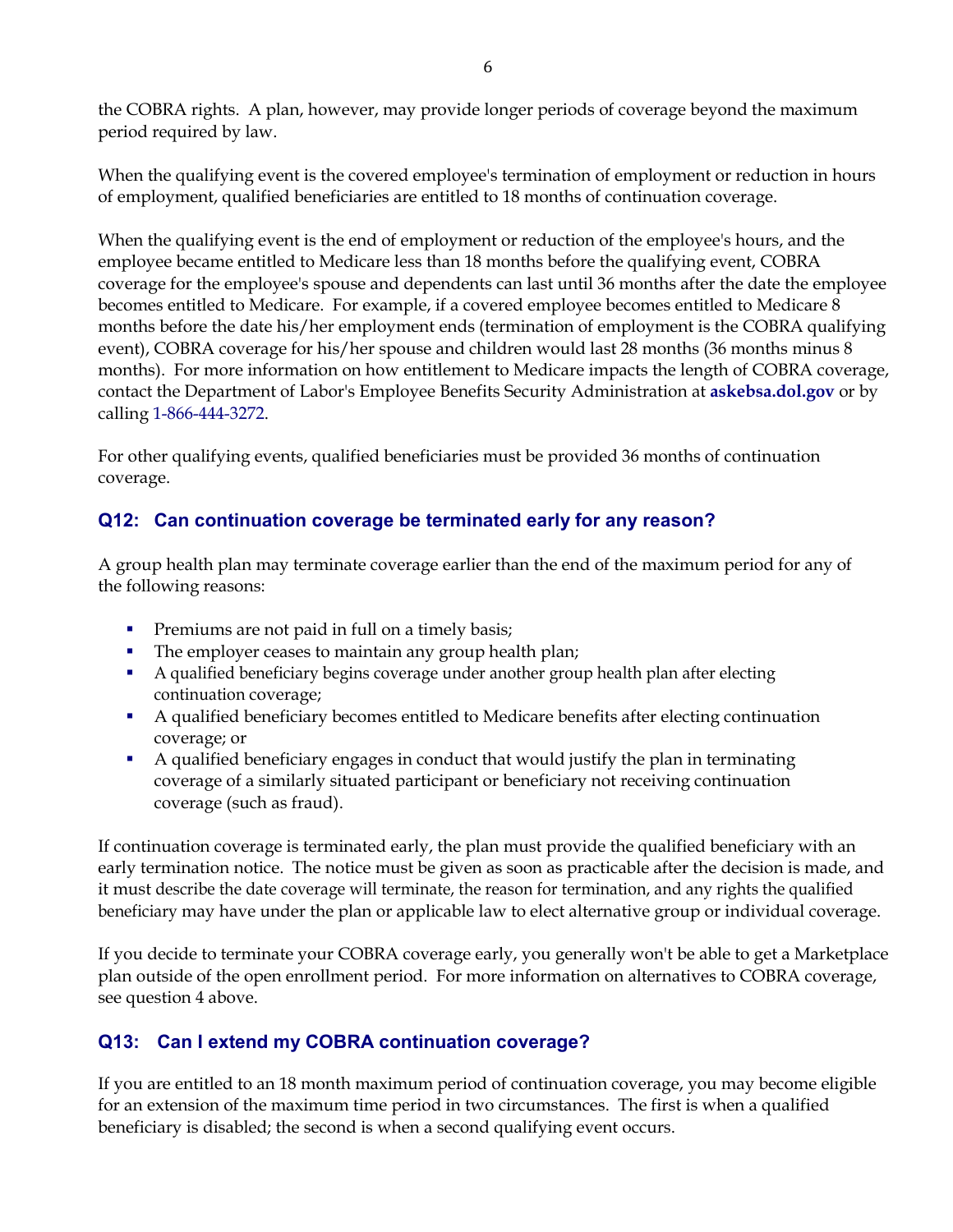**Disability -** If any one of the qualified beneficiaries in your family is disabled and meets certain requirements, all of the qualified beneficiaries receiving continuation coverage due to a single qualifying event are entitled to an 11-month extension of the maximum period of continuation coverage (for a total maximum period of 29 months of continuation coverage). The plan can charge qualified beneficiaries an increased premium, up to 150 percent of the cost of coverage, during the 11 month disability extension.

The requirements are:

- **1.** that the Social Security Administration (SSA) determines that the disabled qualified beneficiary is disabled before the 60th day of continuation coverage; and
- **2.** that the disability continues during the rest of the 18-month period of continuation coverage.

The disabled qualified beneficiary or another person on his or her behalf also must notify the plan of the SSA determination. The plan can set a time limit for providing this notice of disability, but the time limit cannot be shorter than 60 days, starting from the latest of: (1) the date on which SSA issues the disability determination; (2) the date on which the qualifying event occurs; (3) the date on which the qualified beneficiary loses (or would lose) coverage under the plan as a result of the qualifying event; or (4) the date on which the qualified beneficiary is informed, through the furnishing of the SPD or the COBRA general notice, of the responsibility to notify the plan and the procedures for doing so.

The right to the disability extension may be terminated if the SSA determines that the disabled qualified beneficiary is no longer disabled. The plan can require qualified beneficiaries receiving the disability extension to notify it if the SSA makes such a determination, although the plan must give the qualified beneficiaries at least 30 days after the SSA determination to do so.

The rules for how to give a disability notice and a notice of no longer being disabled should be described in the plan's SPD (and in the election notice if you are offered an 18-month maximum period of continuation coverage).

**Second Qualifying Event -** If you are receiving an 18-month maximum period of continuation coverage, you may become entitled to an 18-month extension (giving a total maximum period of 36 months of continuation coverage) if you experience a second qualifying event that is the death of a covered employee, the divorce or legal separation of a covered employee and spouse, a covered employee's becoming entitled to Medicare (in certain circumstances), or a loss of dependent child status under the plan. The second event can be a second qualifying event only if it would have caused you to lose coverage under the plan in the absence of the first qualifying event. If a second qualifying event occurs, you will need to notify the plan.

The rules for how to give notice of a second qualifying event should be described in the plan's SPD (and in the election notice if you are offered an 18-month maximum period of continuation coverage). The plan can set a time limit for providing this notice, but the time limit cannot be shorter than 60 days from the latest of: (1) the date on which the qualifying event occurs; (2) the date on which you lose (or would lose) coverage under the plan as a result of the qualifying event; or (3) the date on which you are informed, through the furnishing of either the SPD or the COBRA general notice, of the responsibility to notify the plan and the procedures for doing so.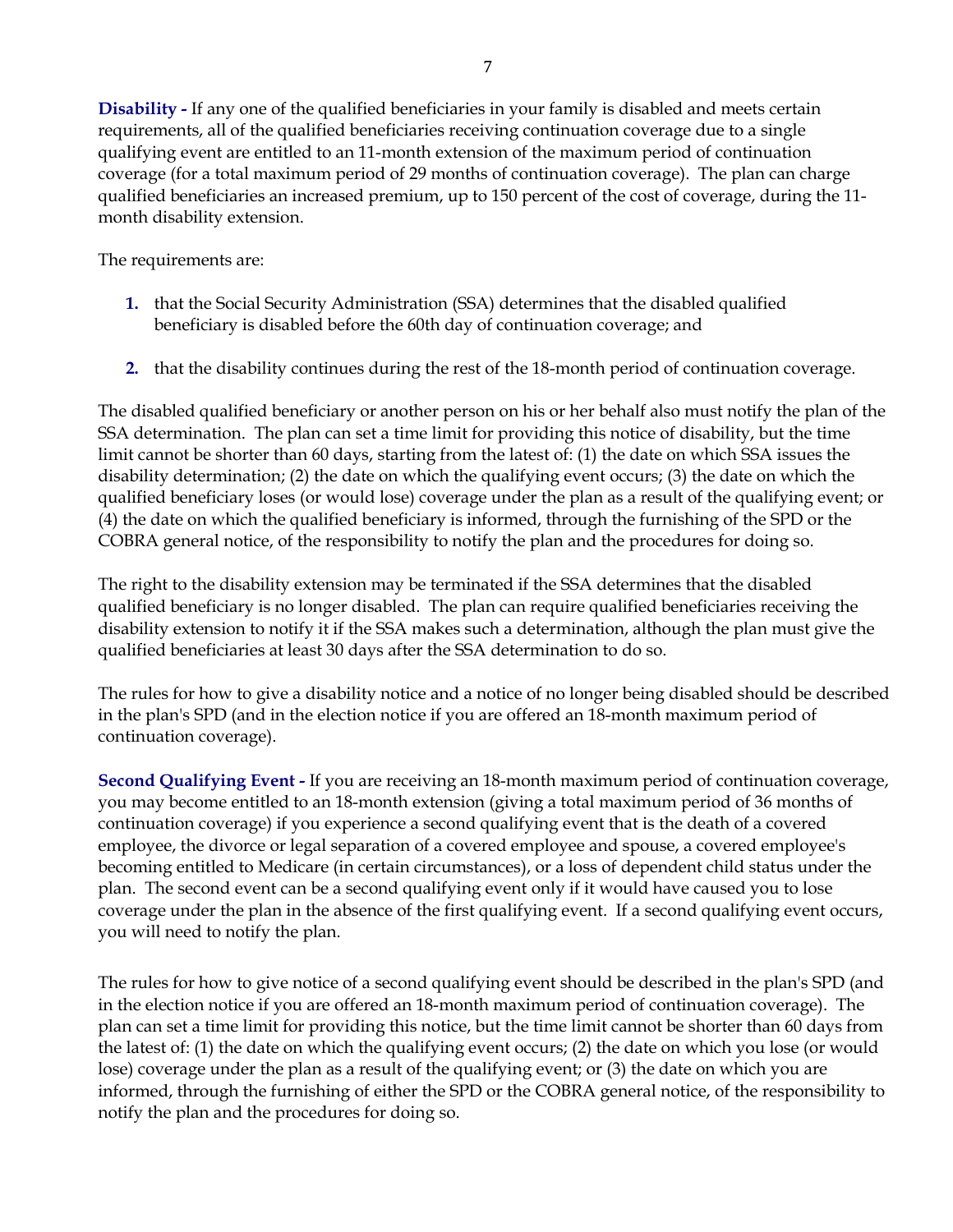#### **Q14: Is a divorced spouse entitled to COBRA coverage from their former spouses' group health plan?**

Under COBRA, participants, covered spouses and dependent children may continue their plan coverage for a limited time when they would otherwise lose coverage due to a particular event, such as divorce (or legal separation). A covered employee's spouse who would lose coverage due to a divorce may elect continuation coverage under the plan for a maximum of 36 months. A qualified beneficiary must notify the plan administrator of a qualifying event within 60 days after divorce or legal separation. After being notified of a divorce, the plan administrator must give notice, generally within 14 days, to the qualified beneficiary of the right to elect COBRA continuation coverage.

## **Q15: Who pays for COBRA coverage?**

Your group health plan can require you to pay for COBRA continuation coverage. The amount charged to qualified beneficiaries cannot exceed 102 percent of the cost to the plan for similarly situated individuals covered under the plan who have not incurred a qualifying event. In determining COBRA premiums, the plan can include the costs paid by employees and the employer, plus an additional 2 percent for administrative costs.

For qualified beneficiaries receiving the 11-month disability extension, the COBRA premium for those additional months may be increased to 150 percent of the plan's total cost of coverage for similarly situated individuals.

COBRA charges to qualified beneficiaries may be increased if the cost to the plan increases but generally must be fixed in advance of each 12-month premium cycle. The plan must allow you to pay the required premiums on a monthly basis if you ask to do so, and the plan may allow you to make payments at other intervals (for example, weekly or quarterly). The election notice should contain all of the information you need to understand the COBRA premiums you will have to pay, when they are due, and the consequences of late payment or nonpayment.

When you elect continuation coverage, you cannot be required to send any payment with your election form. You can be required, however, to make an initial premium payment within 45 days after the date of your COBRA election (that is the date you mail in your election form, if you use first-class mail). Failure to make any payment within that period of time could cause you to lose all COBRA rights. The plan can set premium due dates for successive periods of coverage (after your initial payment), but it must give you the option to make monthly payments, and it must give you a 30-day grace period for payment of any premium.

You should be aware that if you do not pay a premium by the first day of a period of coverage, but pay the premium within the grace period for that period of coverage, the plan has the option to cancel your coverage until payment is received and then reinstate the coverage retroactively back to the beginning of the period of coverage. Failure to make payment in full before the end of a grace period could cause you to lose all COBRA rights.

If the amount of a payment made to the plan is incorrect but is not significantly less than the amount due, the plan is required to notify you of the deficiency and grant a reasonable period (for this purpose, 30 days is considered reasonable) to pay the difference. The plan is not obligated to send monthly premium notices.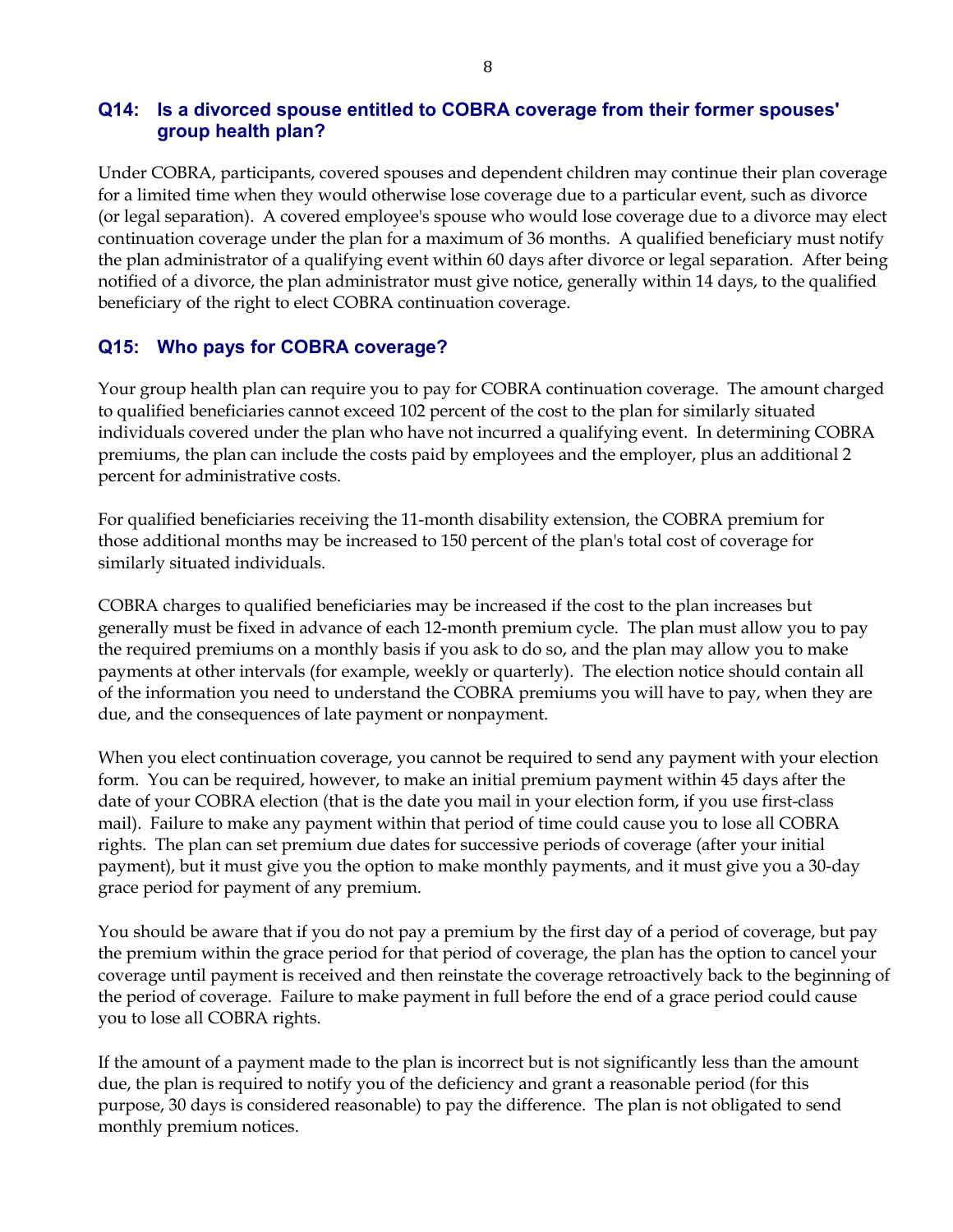Some employers may subsidize or pay the entire cost of health coverage, including COBRA coverage, for terminating employees and their families as part of a severance agreement. If you are receiving this type of severance benefit, talk to your plan administrator about how this impacts your COBRA coverage or your special enrollment rights.

# **Q16: What is the Health Coverage Tax Credit and can it help me pay for COBRA?**

Certain individuals may be eligible for a refundable Federal income tax credit that can help with qualified monthly premium payments. The Health Coverage Tax Credit (HCTC), while available, may be used to pay for specified types of health insurance coverage (including COBRA continuation coverage).

Those potentially eligible for the HCTC include workers who lose their jobs due to the negative effects of global trade and who are eligible to receive certain benefits under the Trade Adjustment Assistance (TAA) Program, as well as certain individuals who are receiving pension payments from the Pension Benefit Guaranty Corporation (PBGC). The HCTC pays 72.5 percent of qualified health insurance premiums, with individuals paying 27.5 percent. For more information on TAA, visit **[doleta.gov/tradeact/](http://doleta.gov/tradeact/)**.

Individuals who are eligible for the HCTC may claim the tax credit on their income tax returns at the end of the year. The tax credit also may be available as an advance monthly payment beginning in 2017. Qualified family members of eligible TAA recipients or PBGC payees who enroll in Medicare, pass away, or finalize a divorce, are eligible to receive the HCTC for up to 24 months from the month of the event. Individuals with questions about the Health Coverage Tax Credit should visit **[IRS.](https://www.irs.gov/credits-deductions/individuals/hctc)  [gov/HCTC](https://www.irs.gov/credits-deductions/individuals/hctc)**.

## **Q17: If I did not make the premium payment on time and my coverage was canceled what can I do?**

You may want to contact your plan and ask if they will reinstate your coverage; however, if your coverage was terminated for not making the payment within the grace period, the plan is not required to reinstate your coverage. If you believe your coverage was canceled inappropriately, you can contact an EBSA benefits advisor electronically at **[askebsa.dol.gov](https://www.dol.gov/agencies/ebsa/about-ebsa/ask-a-question/ask-ebsa)** or call 1-866-444-3272 for assistance.

## **Q18: How do I file a COBRA claim for benefits?**

Health plan rules must explain how to obtain benefits and must include written procedures for processing claims. You should submit a claim for benefits in accordance with these rules. Claims procedures must be described in the Summary Plan Description. Contact the plan administrator for more information on filing a claim for benefits.

## **Q19: Can I receive COBRA benefits while on FMLA leave?**

The Family and Medical Leave Act (FMLA) requires an employer to maintain coverage under any group health plan for an employee on FMLA leave under the same conditions coverage would have been provided if the employee had continued working. Coverage provided under the FMLA is not COBRA coverage, and taking FMLA leave is not a qualifying event under COBRA. A COBRA qualifying event may occur, however, when an employer's obligation to maintain health benefits under